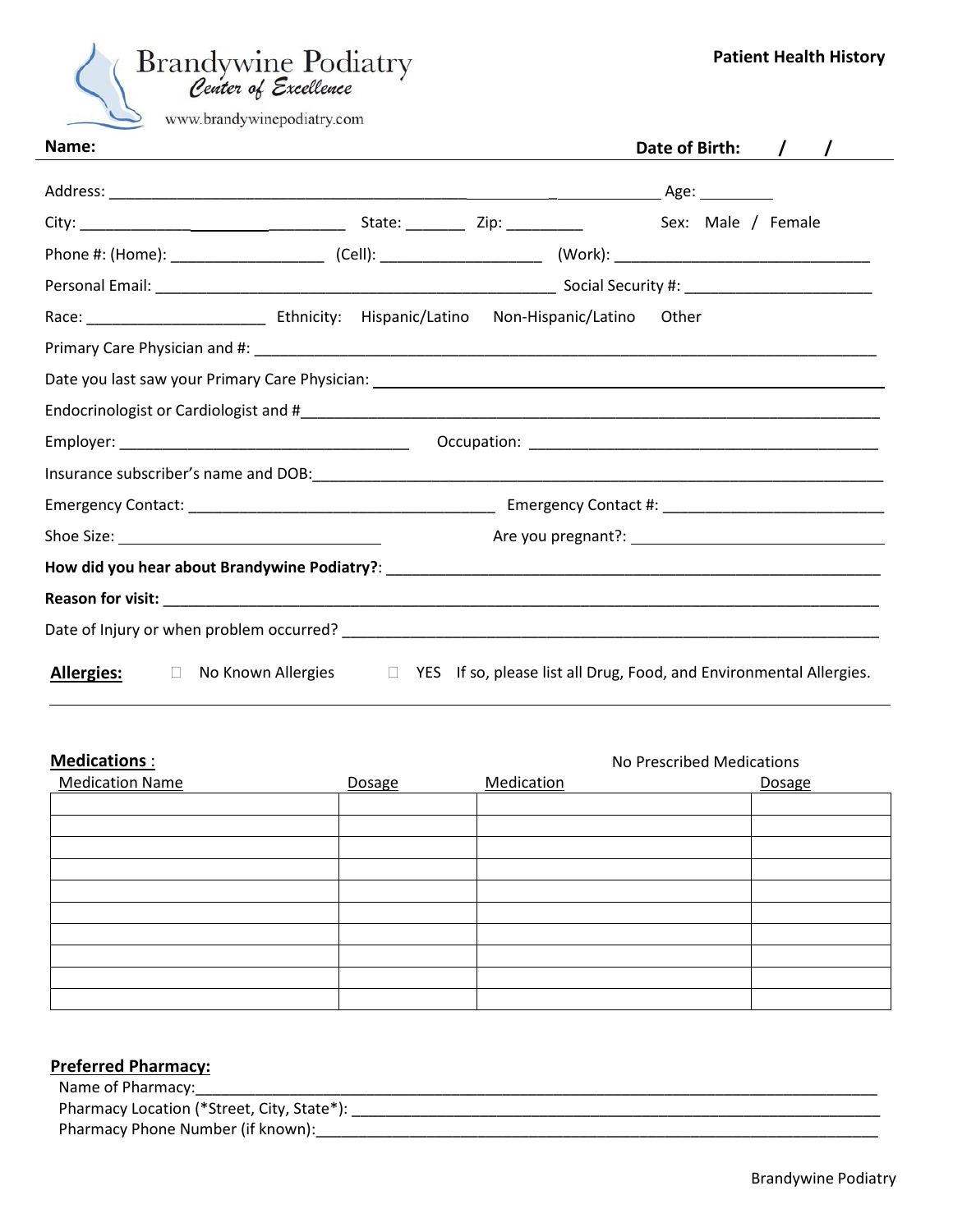

 **Date of Birth: / /**

**Name:**

**Personal Medical History:** <br>
No Known Problems; OR please check all that apply

| Anemia             | Cancer                | GI Problems          | HIV/AIDS              | Neurological Disorder  |
|--------------------|-----------------------|----------------------|-----------------------|------------------------|
| Anxiety/Depression | <b>COPD</b>           | Gout                 | Hypertension          | Poor Circulation       |
| <b>Arthritis</b>   | <b>Diabetes</b>       | <b>Heart Disease</b> | Kidney Disease        | <b>Skin Condition</b>  |
| Asthma             | <b>Diverticulitis</b> | <b>Hepatitis</b>     | Liver Disease         | Stroke                 |
| <b>Blood Clot</b>  | Fibromyalgia          | High Cholesterol     | <b>Mental Illness</b> | <b>Thyroid Disease</b> |
| other              |                       |                      |                       |                        |

**Procedures & Surgeries:**  $\Box$  None  $\Box$  YES. If so, please list all Procedures/Surgeries with dates below

**Family History:** (check all/any that apply) Unknown Negative Adopted

|                              | Mother | Father | Sister | <b>Brother</b> | Other: | Other: |
|------------------------------|--------|--------|--------|----------------|--------|--------|
| Anesthesia Allergy           |        |        |        |                |        |        |
| Arthritis                    |        |        |        |                |        |        |
| <b>Bleeding Condition</b>    |        |        |        |                |        |        |
| <b>Circulation Condition</b> |        |        |        |                |        |        |
| Depression                   |        |        |        |                |        |        |
| <b>Diabetes</b>              |        |        |        |                |        |        |
| Cancer                       |        |        |        |                |        |        |
| <b>Foot Problems</b>         |        |        |        |                |        |        |
| <b>Heart Disease</b>         |        |        |        |                |        |        |
| High Blood Pressure          |        |        |        |                |        |        |
| High Cholesterol             |        |        |        |                |        |        |
| <b>Mental Illness</b>        |        |        |        |                |        |        |
| Stroke                       |        |        |        |                |        |        |
| Vascular Disease             |        |        |        |                |        |        |
| Other                        |        |        |        |                |        |        |

## **Social History:**

| Alcohol Use              | Current             | Past | Never |
|--------------------------|---------------------|------|-------|
|                          | Type and How Often: |      |       |
| <b>Tobacco Use</b>       | Current             | Past | Never |
|                          | Type and How Often: |      |       |
| Vaping                   | Current             | Past | Never |
|                          | Type and How Often: |      |       |
| E-Cigarette              | Current             | Past | Never |
|                          | Type and How Often: |      |       |
| <b>Street Drugs</b>      | Current             | Past | Never |
|                          | Type and How Often: |      |       |
| <b>Physical Activity</b> | Type and How Often: |      |       |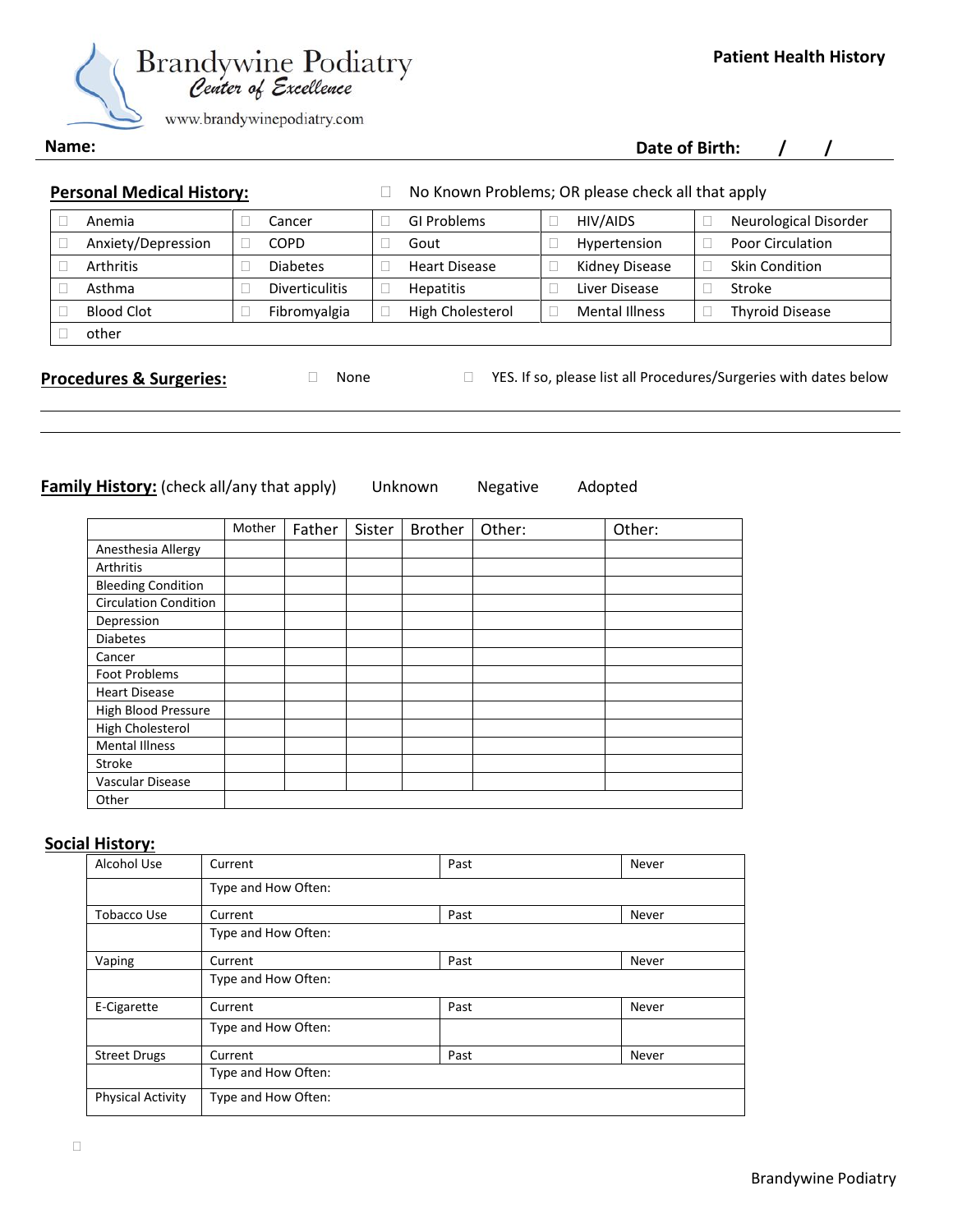

www.brandywinepodiatry.com

| Name:                                                                 |              |        | Date of Birth:         |
|-----------------------------------------------------------------------|--------------|--------|------------------------|
| Are you currently experiencing any of the following:                  | <b>YES</b>   | NO     | If yes, please explain |
| General (chronic fever, unexpected weight loss/gain, fatigue          | $\Box$       | $\Box$ |                        |
| Eye (double vision, glaucoma, vision loss, cataracts)                 | П            | $\Box$ |                        |
| Ear/Nose/Throat (hearing loss, sinus problems, dizziness)             | $\mathbf{L}$ | □      |                        |
| Heart (chest pains, irregular heartbeats, heart murmur)               | $\Box$       | $\Box$ |                        |
| Respiratory (shortness of breath, wheezing, coughing)                 | П            | $\Box$ |                        |
| Gastrointestinal (heartburn, diarrhea, vomiting, abdomen pain)        | $\Box$       | $\Box$ |                        |
| Urinary (frequent or painful urination, incontinence, blood in urine) | $\Box$       | □      |                        |
| Musculoskeletal (muscle aches, arthritis, swollen joints, gout)       | П            | $\Box$ |                        |
| Skin (rashes, excessive dryness, sore, itching)                       | $\Box$       | $\Box$ |                        |
| Neurological (numbness, weakness, headaches, paralysis)               | $\mathbf{L}$ | □      |                        |
| Psychiatric (depression, anxiety)                                     | П            | $\Box$ |                        |
| Endocrine (excessive hunger, thirst or sweating)                      | П            | $\Box$ |                        |
| Hematological/Lymphatic (anemia, bruising, bleeding problem)          | □            | $\Box$ |                        |
|                                                                       |              |        |                        |

## **PATIENT PORTAL REGISTRATION**

 **Please register me for the IQ Health Patient Portal**, allowing me to access my test results, request appointments and medication refills, update personal information, send and receive messages, and keep track of my health plan on the secure website. YOU MUST HAVE AN EMAIL ACCOUNT TO USE THIS SERVICE

- Use the last 4-digits of my SS# as my initial password:
	-
- Use my postal zip code as my initial password: \_\_\_\_\_\_\_\_\_\_\_\_\_\_\_\_\_\_\_\_\_\_\_\_\_\_\_\_\_\_\_\_\_

or

#### **Not Interested in IQ Health Patient Portal**